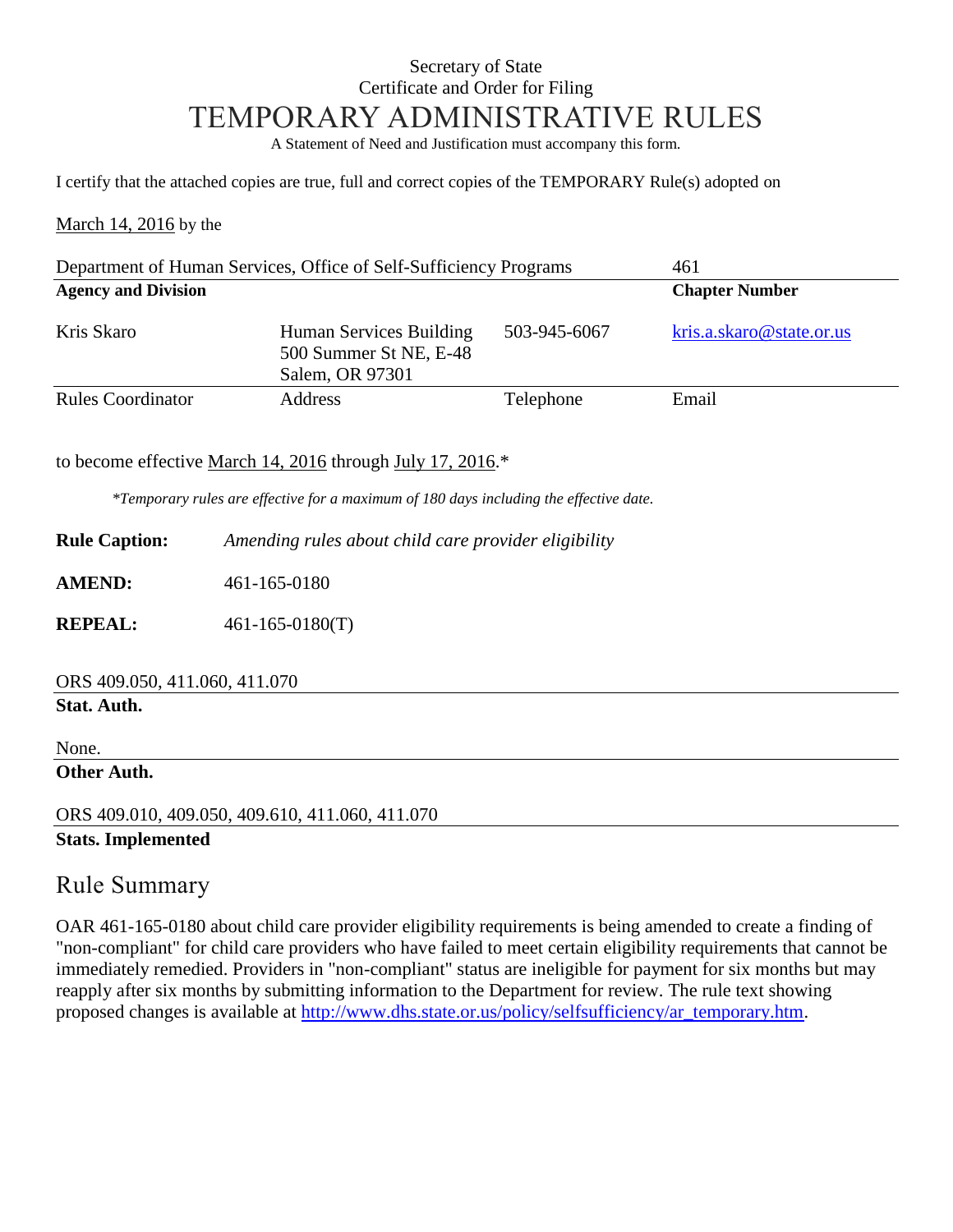# Secretary of State STATEMENT OF NEED AND JUSTIFICATION

A Certificate and Order for Filing Temporary Administrative Rules must accompany this form.

| Department of Human Service, Office of Self-Sufficiency Programs |                                                                                       | 461                   |  |
|------------------------------------------------------------------|---------------------------------------------------------------------------------------|-----------------------|--|
| <b>Agency and Division</b>                                       |                                                                                       | <b>Chapter Number</b> |  |
| In the Matter of:                                                | Temporary amendment of OAR 461-165-0180 and the suspension of OAR 461-165-<br>0180(T) |                       |  |
| <b>Rule Caption:</b>                                             | Amending rules about child care provider eligibility                                  |                       |  |

### Need for the Rules

OAR 461-165-0180 needs to be amended because currently when a provider is not in compliance with the eligibility requirements, the only option for the Department is to place them in "failed" status and allow the provider to immediately resubmit information to show the deficiency has been remedied. For some eligibility requirements, this is appropriate. For example, if the provider is failed because of a missing safety gate, the "failed" status gives the provider the opportunity to immediately remedy the deficiency. However, some eligibility requirements, such as failure to maintain records or report child abuse cannot be immediately remedied and a longer term of ineligibility may be more appropriate to ensure the provider is prepared to meet the high child safety and program integrity standards. By creating a new finding of "non-compliant" for some provider deficiencies with a six-month ineligibility period will give the Department the discretion to ensure eligible providers are able to comply with all provider requirements.

# Documents Relied Upon

None.

# Justification of Temporary Rules

The Department finds that failure to act promptly by amending OAR 461-165-0180 will result in serious prejudice to the public interest, the Department, and families receiving child care from Department-approved providers. The Department needs to proceed by temporary rule because the public, the Department, and children receiving child care from Department-approved providers will immediately benefit as providers who have violated eligibility requirements that cannot be immediately remedied will be ineligible for a period of time to allow the Department to ensure the provider is qualified to meet all the child safety and program integrity requirements.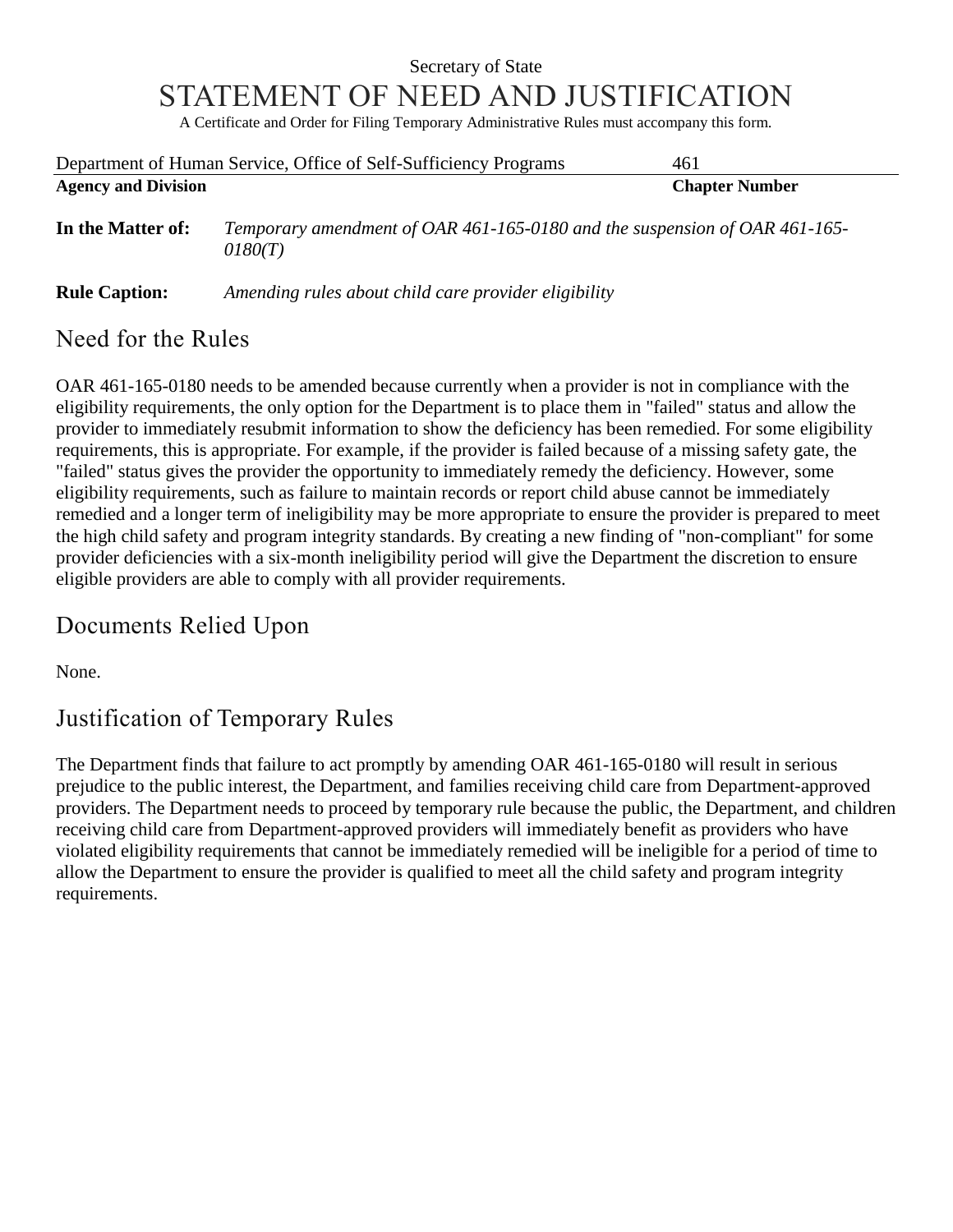# Eligibility of Child Care Providers

- (1) The Department must approve a child care provider to receive payment for child care if information available to the Department provides no basis for denying eligibility unless the Department determines, following a preliminary or final fitness determination (see OAR 407-007-0320) or Child Protective Service (CPS) records checks, that the provider or other *subject individual* (see OAR 407-007-0210(30)(a)(A), (B), (F), (I), and (P)) is not eligible for payment.
- (2) Ineligibility for payment may result from any of the following:
	- (a) A finding of "denied". A provider may be denied under OAR 461-165-0410 and 461-165-0420. If, after conducting a weighing test as described in OAR 407-007- 0210, the Department finds substantial risk to the health or safety of a *child* (see OAR 461-001-0000) in the care of the provider, the provider must be denied and is ineligible for payment. A provider who has been denied has the right to a hearing under OAR 407-007-0330.
	- (b) A finding of "failed". A provider may be failed if the Department determines, based on a specific eligibility requirement and evidence, that a provider does not meet the an eligibility requirements of this rule not covered in subsection (d) of this section. While the provider is in failed status:
		- (A) The Department does not pay any other child care provider for child care at the failed provider's site.
		- (B) The Department does not pay a child care provider at another site if the failed provider is involved in the child care operation unless the Department determines that the reasons the provider is in failed status are not relevant to the new site.
	- (c) A provider with a status of "failed" may reapply at any time by providing the required documents and information to the Department for review.
	- (d) A finding of "non-compliant". A provider may be non-compliant if the Department determines and provides notice that the provider does not meet an eligibility requirement in the following subsections and paragraphs of section (7) of this rule: (d), (e), (h), (i), (j), (k), (L), (o)(H), (I) (L), or (u) or in section (10) of this rule. A provider who has been determined non-compliant may challenge this status by requesting a contested case hearing subject to the requirements and limitations of OAR 461-025. While the provider is in non-compliant status:
		- (A) The provider is ineligible for payment for at least six months.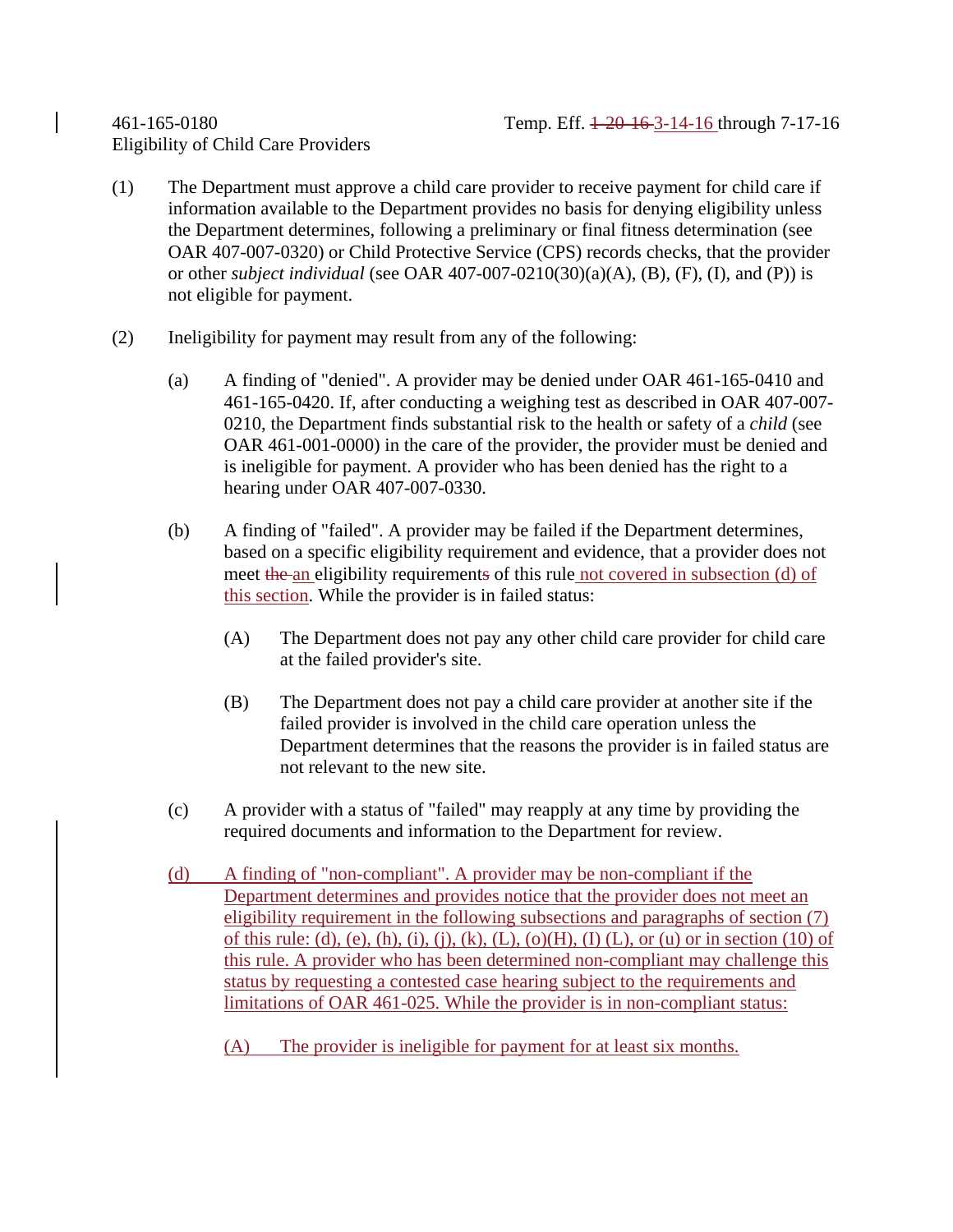- (B) The Department does not pay any other child care provider for child care at the non-compliant provider's site.
- (C) The Department does not pay a child care provider at another site if the non-compliant provider is involved in the child care operation unless the Department determines that the reasons the provider is in non-compliant status are not relevant to the new site.
- (e) A provider with a status of "non-compliant" may be eligible for payments after the six month ineligibility period ends if the provider has been approved following reapplication, including providing the required documents and information to the Department for review.
- $(d_1)$  The Department has referred an overpayment against the provider for collection and the claim is unsatisfied.
- (3) The provider must submit a completed Child Care Provider Listing Form (DHS 7494) to the Department within 30 calendar days from the date the Department issues the listing form to the client. The provider and each individual identified under section (4) of this rule must complete and sign the authorization for a records check through the Criminal History (CH) record system maintained by the Oregon State Police (OSP), Federal Bureau of Investigation (FBI), and the Child Protective Service (CPS) record system maintained by the Department and, if necessary, an authorization to release information and fingerprint cards. The provider, each individual described in section (4) of this rule, and each *subject individual* described in OAR 407-007-0210(30)(a)(A), (B), (F), (I) or (P) must fully disclose all requested information as part of the records check.
- (4) This rule also establishes additional requirements for the following individuals:
	- (a) The site director of an exempt child care facility and each employee of the facility who may have unsupervised access to a *child* in care.
	- (b) The child care provider and each individual the provider uses to supervise a *child* in his or her absence.
	- (c) In the case of a provider who provides care for a *child* in the provider's home--
		- (A) Each individual 16 years of age or older who lives in the provider's home; and
		- (B) Each individual who visits the home of the provider during the hours care is provided and may have unsupervised access to a *child* in care.
- (5) To receive payment or authorization for payment, the provider must meet the requirements of either subsection (a) or (b) of this section: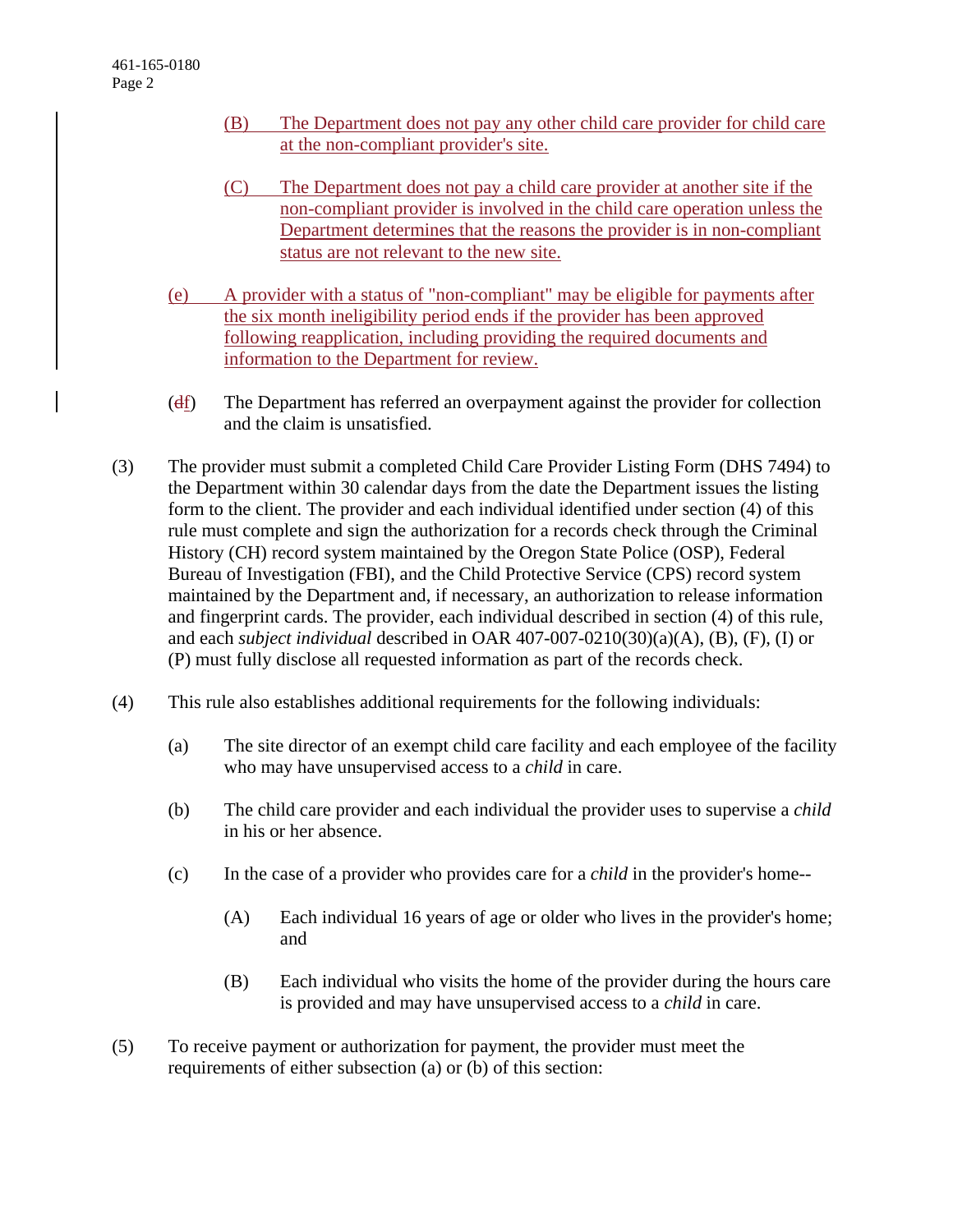- (a) Currently be certified or registered with the Office of Child Care (OCC) of the Oregon Department of Education (ODE) under OAR 414-205-0000 to 414-205- 0170, 414-300-0000 to 414-300-0440, or 414-350-0000 to 414-350-0250 unless legally exempt, and be in compliance with the applicable rules. The provider must also complete the Department's listing process and be approved by the Department.
- (b) If legally exempt from being certified or registered with the OCC, complete the Department's background check process and be approved by the Department.
- (6) Each individual described in section (4) of this rule must:
	- (a) Allow the Department to conduct a national criminal history records check through the Oregon State Police and the Federal Bureau of Investigation as specified in OAR 407-007-0250.
	- (b) Provide, in a manner specified by the Department, information required to conduct CH, FBI, OSP, and CPS records checks and determine whether the provider meets health and safety requirements.
	- (c) Have a history of behavior that indicates no substantial risk to the health or safety of a *child* in the care of the provider.
- (7) Each provider must:
	- (a) Obtain written approval from their certifier or certifier's supervisor if the provider is also certified as a foster parent.
	- (b) Be 18 years of age or older and in such physical and mental health as will not affect adversely the ability to meet the needs of safety, health, and well-being of a *child* in care.
	- (c) Not be in the same *filing group* (see OAR 461-110-0350) as the *child* cared for and cannot be the *parent* (see OAR 461-001-0000) of a *child* in the *filing group*.
	- (d) Allow the Department to inspect the site of care while child care is provided.
	- (e) Keep daily attendance records showing the arrival and departure times for each *child* in care and billing records for each *child* receiving child care benefits from the Department. The provider must keep written records of any attendance that is not able to be recorded in the Child Care Billing and Attendance Tracking (CCBAT) system. These written records must be retained for a minimum of 12 months and provided to the Department upon request.
	- (f) Be the individual or facility listed as providing the child care. The provider may only use someone else to supervise a *child* on a temporary basis if the person was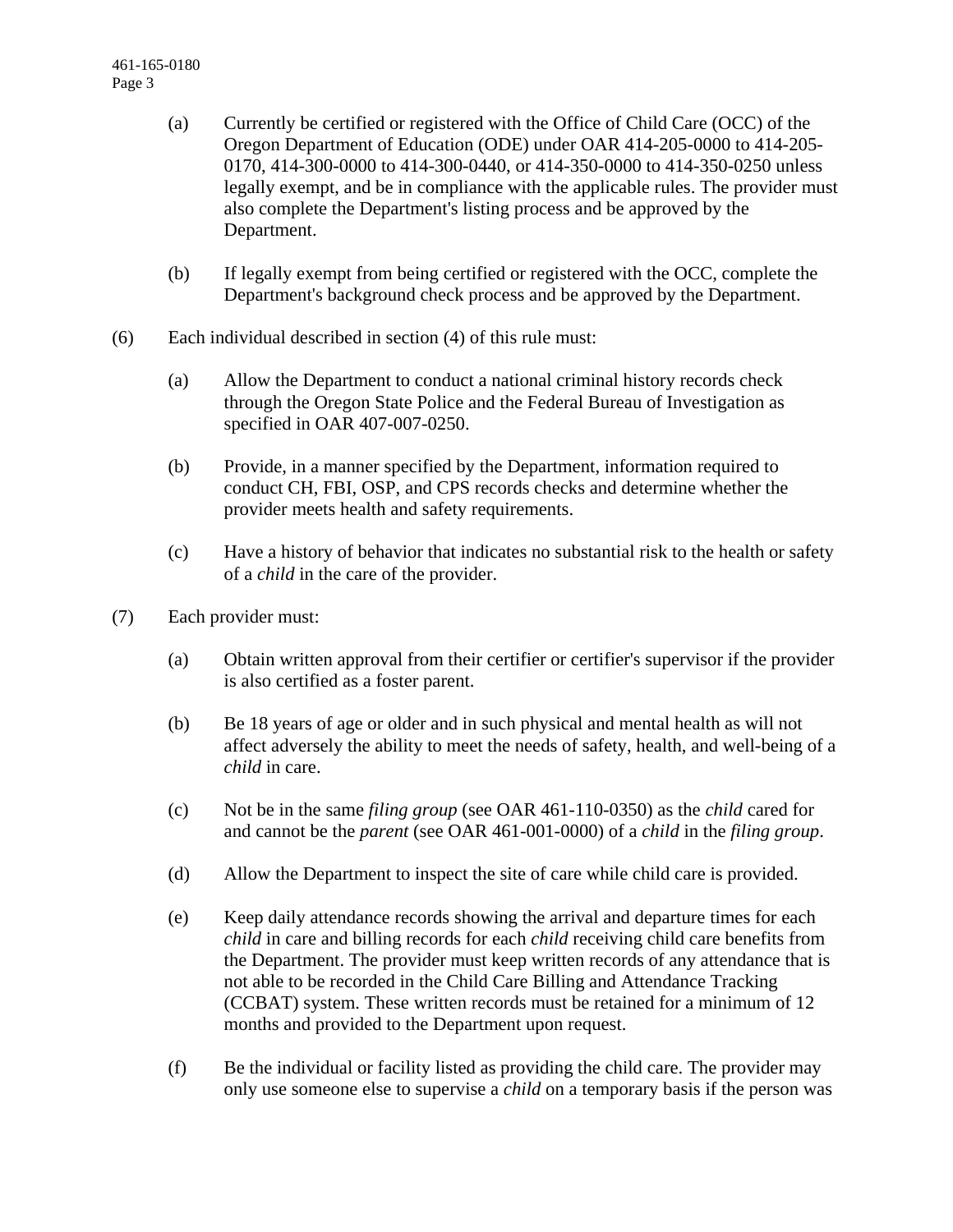included on the most current listing form and the provider notifies the Department's Direct Pay Unit.

- (g) Not bill a Department client for an amount collected by the Department to recover an overpayment or an amount paid by the Department to a creditor of the provider because of a lien, garnishment, or other legal process.
- (h) Report to the Department's Direct Pay Unit within five days of occurrence:
	- (A) Any arrest or conviction of any *subject individual* or individual described in section (4) of this rule.
	- (B) Any involvement of any *subject individual* or individual described in section (4) of this rule with CPS or any other agencies providing child or adult protective services.
	- (C) Any change to the provider's name or address including any location where care is provided.
	- (D) The addition of any *subject individual* or individual described in section (4) of this rule.
	- (E) Any reason the provider no longer meets the requirements under this rule.
- (i) Report suspected child abuse of any *child* in his or her care to CPS or a law enforcement agency.
- (j) Supervise each *child* in care at all times.
- (k) Prevent any individual who behaves in a manner that may harm children from having access to a *child* in the care of the provider. This includes anyone *under the influence* (see section (11) of this rule).
- (L) Allow the custodial parent of a *child* in his or her care to have immediate access to the *child* at all times.
- (m) Inform a parent of the need to obtain immunizations for a *child*.
- (n) Take reasonable steps to protect a *child* in his or her care from the spread of infectious diseases.
- (o) Ensure that the home or facility where care is provided meets all of the following standards:
	- (A) Each floor level used by a *child* has two usable exits to the outdoors (a sliding door or window that can be used to evacuate a *child* is considered a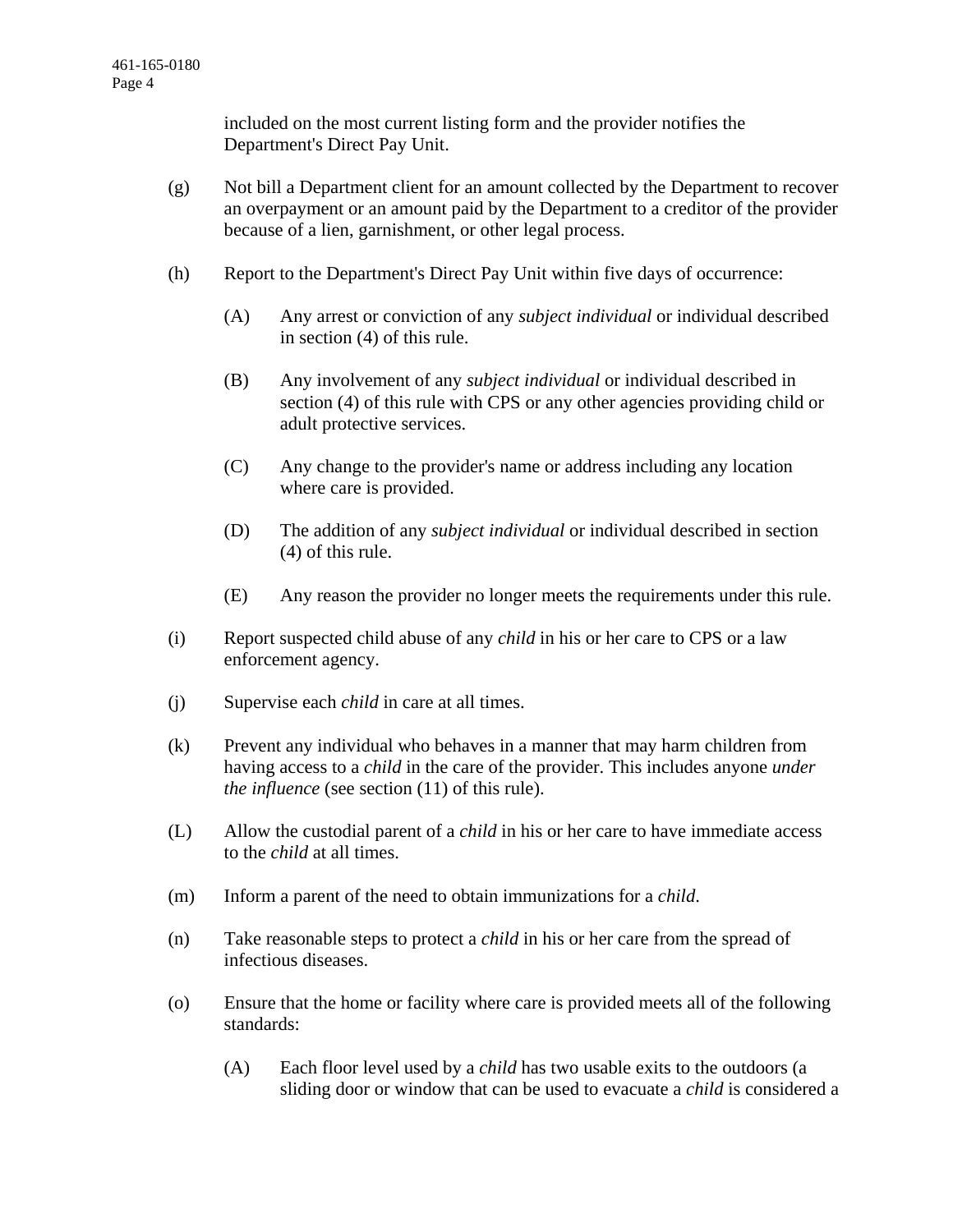usable exit). If a second floor is used for child care, the provider must have a written plan for evacuating occupants in the event of an emergency.

- (B) The home or facility has safe drinking water.
- (C) The home or facility has a working smoke detector on each floor level and in any area where a *child* naps.
- (D) Each fireplace, space heater, electrical outlet, wood stove, stairway, pool, pond, and any other hazard has a barrier to protect a *child*. Gates and enclosures have the Juvenile Products Manufacturers Association (JPMA) certification seal to ensure safety.
- (E) Any firearm, ammunition, and other items that may be dangerous to children, including but not limited to alcohol, inhalants, tobacco and ecigarette products, matches and lighters, any legally prescribed or overthe-counter medicine, cleaning supplies, paint, plastic bags, and poisonous and toxic materials are kept in a secure place out of a child's reach.
- (F) The building, grounds, any toy, equipment, and furniture are maintained in a clean, sanitary, and hazard-free condition.
- (G) The home or facility has a telephone in operating condition.
- (H) No one may smoke or carry any lighted smoking instrument, including ecigarettes or vaporizers, in the home or facility or within ten feet of any entrance, exit, window that opens, or any ventilation intake that serves an enclosed area, during child care operational hours or anytime child care children are present. No one may use smokeless tobacco in the home or facility during child care operational hours or anytime child care children are present. No one may smoke or carry any lighted smoking instrument, including e-cigarettes and vaporizers, or use smokeless tobacco in motor vehicles while child care children are passengers.
- (I) No one may consume alcohol or use controlled substances (except legally prescribed and over-the-counter medications) or marijuana (including medical marijuana) on the *premises* (see section (11) of this rule) during child care operational hours or anytime child care children are present. No one *under the influence* of alcohol, controlled substances (except legally prescribed and over-the-counter medications) or marijuana (including medical marijuana) may be on the *premises* during child care operational hours or anytime child care children are present. No one may consume alcohol or use controlled substances (except legally prescribed and overthe-counter medications) or marijuana (including medical marijuana) in motor vehicles while child care children are passengers.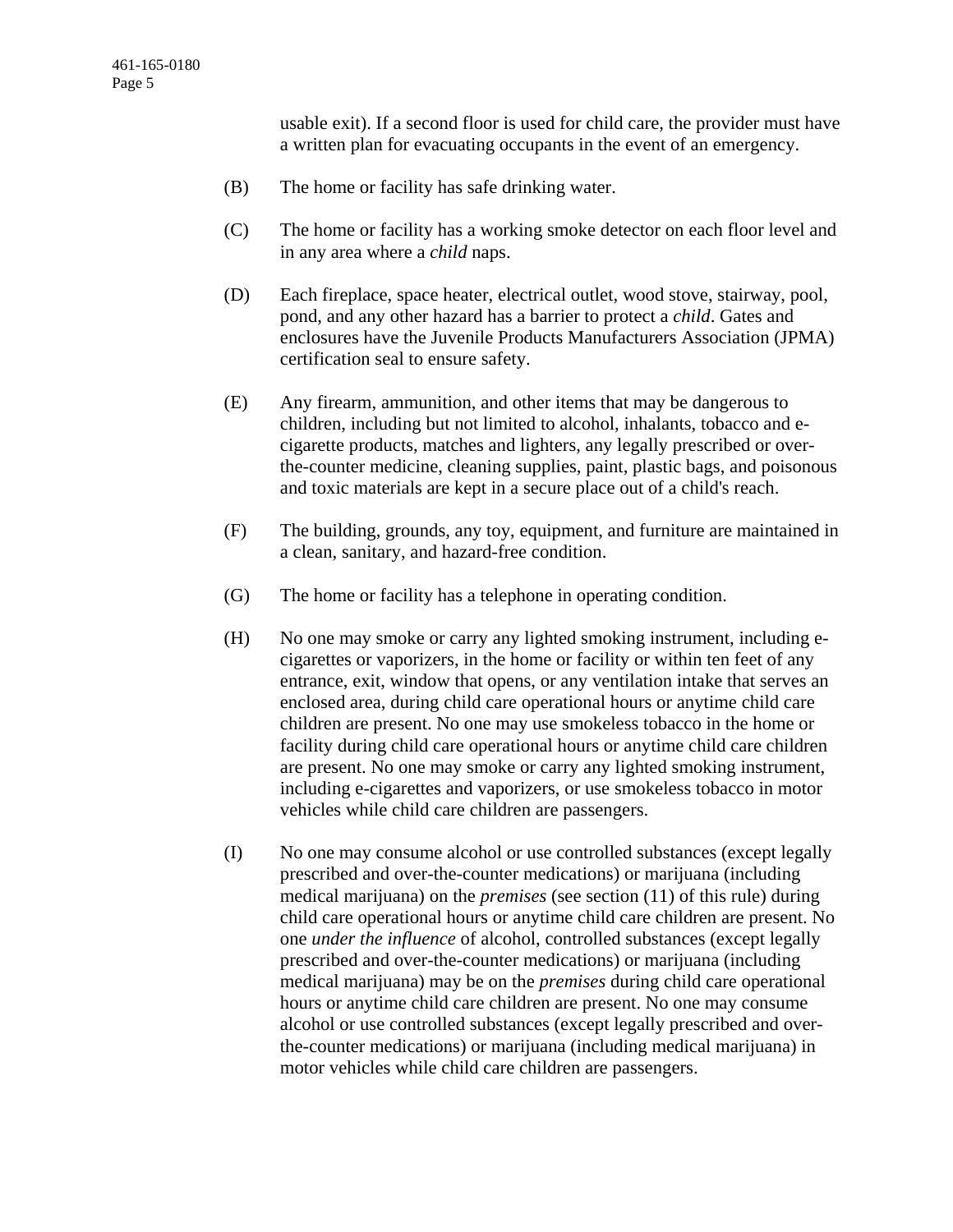- (J) Is not a half-way house, hotel, motel, shelter, or other temporary housing such as a tent, trailer, or motor home. The restriction in this paragraph does not apply to licensed (registered or certified) care approved in a hotel, motel, or shelter.
- $(K)$  Is not a structure
	- (i) Designed to be transportable; and
	- (ii) Not attached to the ground, another structure, or to any utilities system on the same *premises*.
- (L) Controlled substances (except lawfully prescribed and over-the-counter medications), marijuana (including medical marijuana, marijuana edibles, and other products containing marijuana), marijuana plants, derivatives, and associated paraphernalia may not be on the premises during child care operational hours or anytime child care children are present.
- (p) Complete and submit a new listing form every two years, or sooner at the request of the Department, so that the Department may review the provider's eligibility.
- (q) Provide evidence of compliance with the Department's administrative rules, upon request of Department staff.
- (r) Complete registration for the CCBAT system within 45 days of the date of the registration notice.
- (s) Comply with state and federal laws related to child safety systems and seat belts in vehicles, bicycle safety, and crib standards under 16 CFR 1219 and 1220.
- (t) Place infants to sleep on their backs.
- (u) Not hold a medical marijuana card; or distribute, grow, or use marijuana (including medical marijuana) or any controlled substance (except lawfully prescribed and over-the-counter medications).
- (8) Child Care providers who are License Exempt or Registered Family Child Care Providers with the Office of Child Care (OCC) of the Oregon Department of Education (ODE) under OAR 414-205-0000 to 414-205-0170 must complete the "Basic Child Care Health and Safety" two- hour, web-based training or the three-hour Oregon Kids Healthy and Safe (OKHS) classroom training prior to being approved by the Department.
	- (a) Prior to June 16, 2014, a provider who sends the Department a Child Care Provider Listing and Provider Information Sheet (DHS 7494) with a revision date of March 2013, or those who attempt to take the web-based training but are